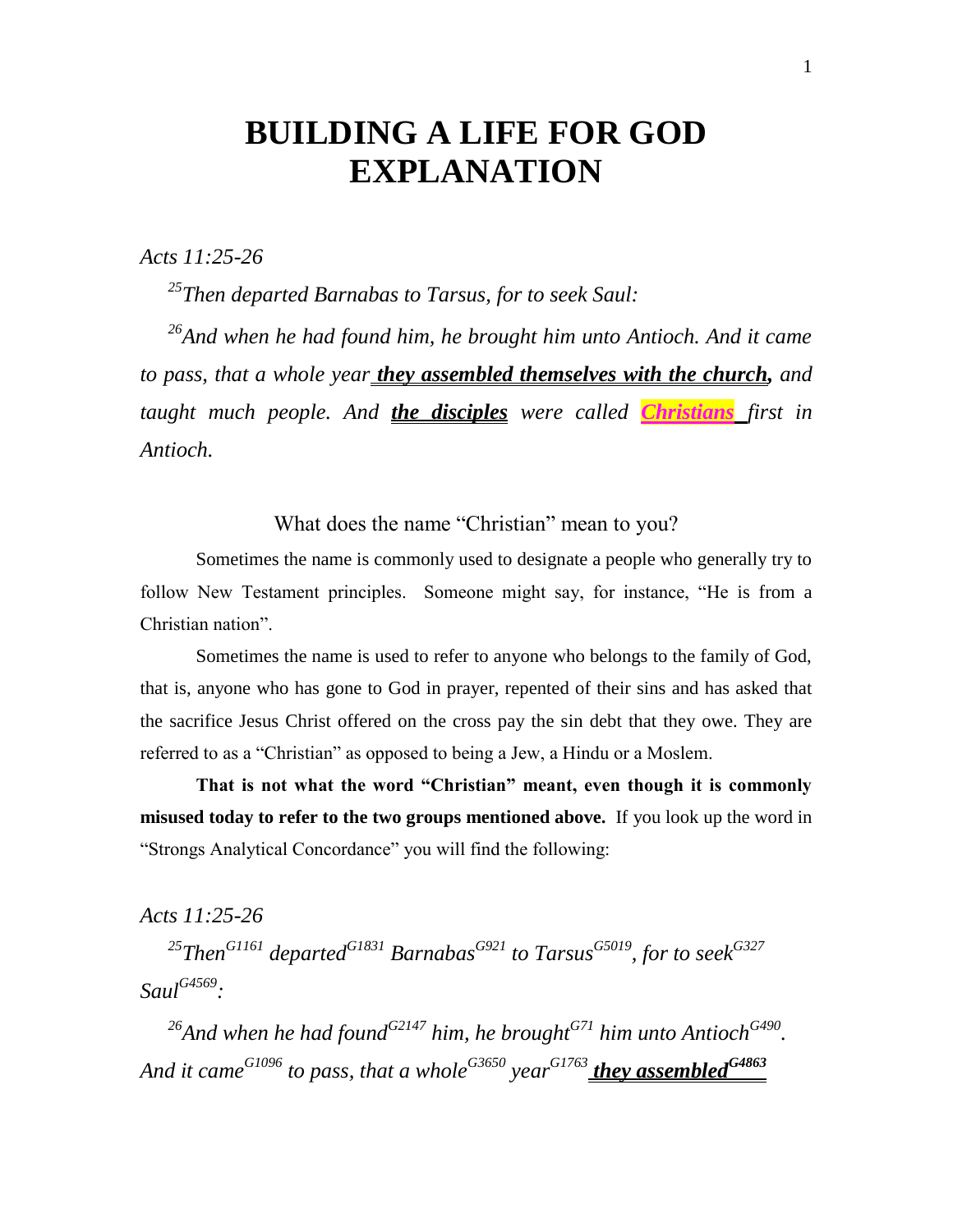*themselves with the churchG1577 , and taughtG1321 muchG2425 peopleG3793. And the disciplesG3101 were calledG5537 ChristiansG5546 firstG4412 in AntiochG490 .*

#### **G5546**

×ñéóôéáíüò Χηριστιανοσ κηρισ-τεε-αν-οσε From G5547; a *Christian*, that is, follower of Christ:—Christian.

#### **G5547**

×ñéóôüò Χηριστοσ κηρισ-τοσε From G5548; *anointed*, that is, the *Messiah*, an epithet of Jesus:—Christ.

If people are going to call themself a "Christian", they must be a follower of Christ, that is, they must be Christ-like. They must emulate the things that Jesus Christ did while He was on this earth. The drawing you will find on the last page depicts the things that Jesus Christ expects us to do if we are going to follow His example. They are the things that He did in order to please His Father and they are the things He expects us to do if we are going to follow Him and to please Him. They are the things He expects us to do if we want to be called a follower of Christ - a "Christian".

You may wonder why the building on the last page is a pyramid. A pyramid is the only building that the capstone or corner stone fits on all three sides. The workers reject the capstone or ignore the capstone until the rest of the stones are in place and the capstone becomes the crowning high point of the building for everyone to see. The capstone then holds the rest of the stones in place and gives stability to the building.

*"1Wherefore laying aside all malice, and all guile, and hypocrisies, and envies, and all evil speakings, <sup>2</sup> As newborn babes, desire the sincere milk of the word, that ye may grow thereby: <sup>3</sup> If so be ye have tasted that the Lord is gracious. <sup>4</sup> To whom coming, as*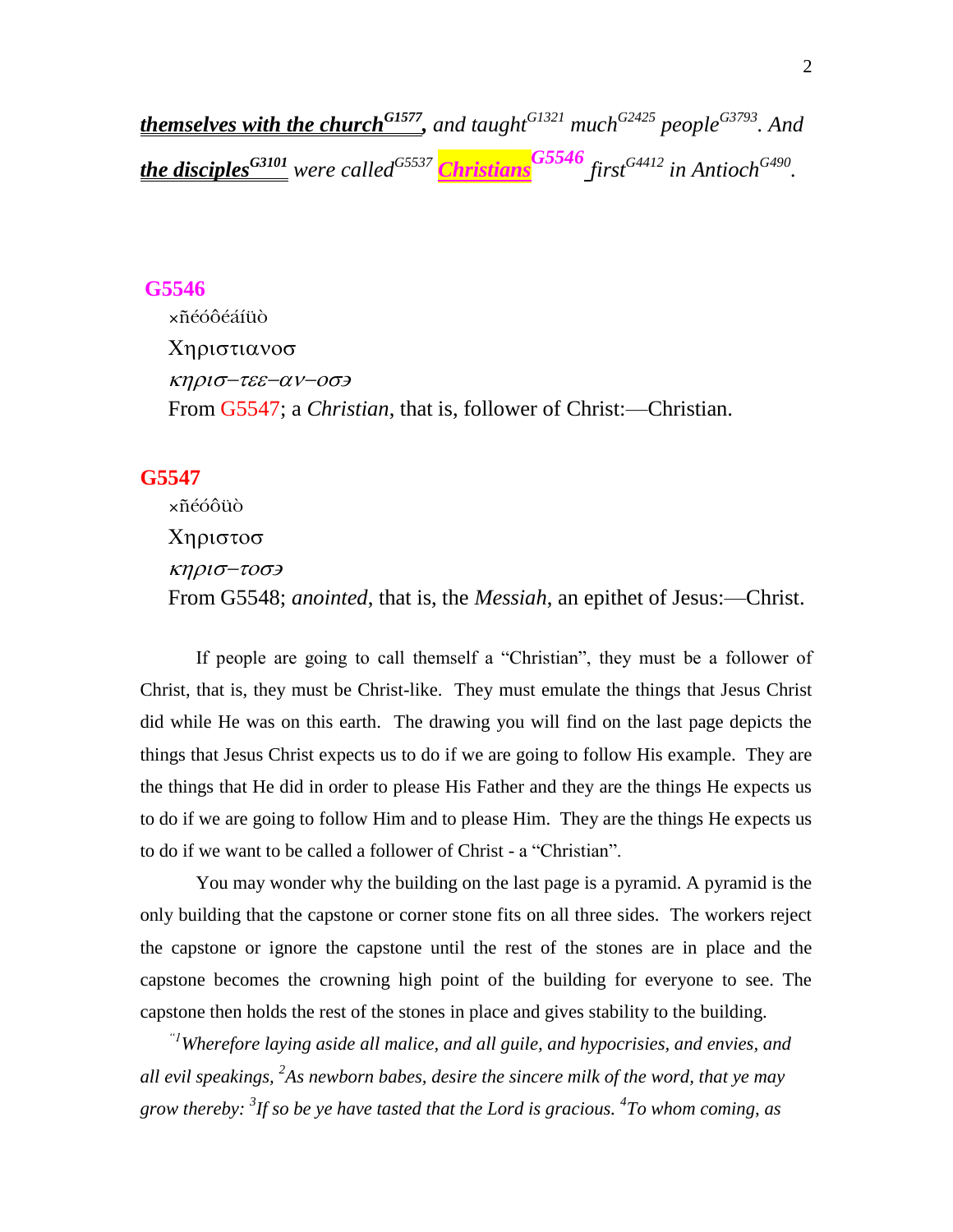unto *<u>a living stone</u>, disallowed indeed of men, but chosen of God, and precious,*  $\frac{\delta \textbf{Y} e \textbf{ also.}}{\delta}$ *as lively stones, are built up a spiritual house, an holy priesthood, to offer up spiritual sacrifices, acceptable to God by Jesus Christ. <sup>6</sup>Wherefore also it is contained in the scripture, Behold, I lay in Sion a chief corner stone, elect, precious: and he that believeth on him shall not be confounded. <sup>7</sup>Unto you therefore which believe he is precious: but unto them which be disobedient, the stone which the builders disallowed, the same is made the head of the corner*, <sup>8</sup>And a stone of stumbling, and a rock of offence, even to *them which stumble at the word, being disobedient: whereunto also they were appointed. 9 But ye are a chosen generation, a royal priesthood, an holy nation, a peculiar people; that ye should show forth the praises of him who hath called you out of darkness into his marvellous light: <sup>10</sup>Which in time past were not a people, but are now the people of God: which had not obtained mercy, but now have obtained mercy." 1st Peter 2:*

## **Jehovah Elohim**

The name Jehovah Elohim is taken from two Hebrew words that refer to two of the attributes of our God. The Hebrew word that is translated "Jehovah" means "The Self Existent, Eternal One". The Hebrew word "Elohim" means "The Three Mighty Ones". Therefore, any life that is pleasing to Christ must be built upon the bedrock of JEHOVAH ELOHIM, THE SELF EXISTENT, ETERNAL, THREE MIGHTY ONES. <sup>421</sup>Not every one that saith unto me, Lord, Lord, shall enter into the kingdom of heaven; *but he that doeth the will of my Father which is in heaven. <sup>22</sup>Many will say to me in that*  day, Lord, Lord, have we not prophesied in thy name? and in thy name have cast out *devils? and in thy name done many wonderful works? <sup>23</sup>And then will I profess unto them, I never knew you: depart from me, ye that work iniquity. <sup>24</sup>Therefore whosoever heareth these sayings of mine, and doeth them, I will liken him unto a wise man, which built his house upon a rock: <sup>25</sup>And the rain descended, and the floods came, and the winds blew, and beat upon that house; and it fell not: for it was founded upon a rock. <sup>26</sup>And every one that heareth these sayings of mine, and doeth them not, shall be likened unto a foolish man, which built his house upon the sand: <sup>27</sup>And the rain descended, and the*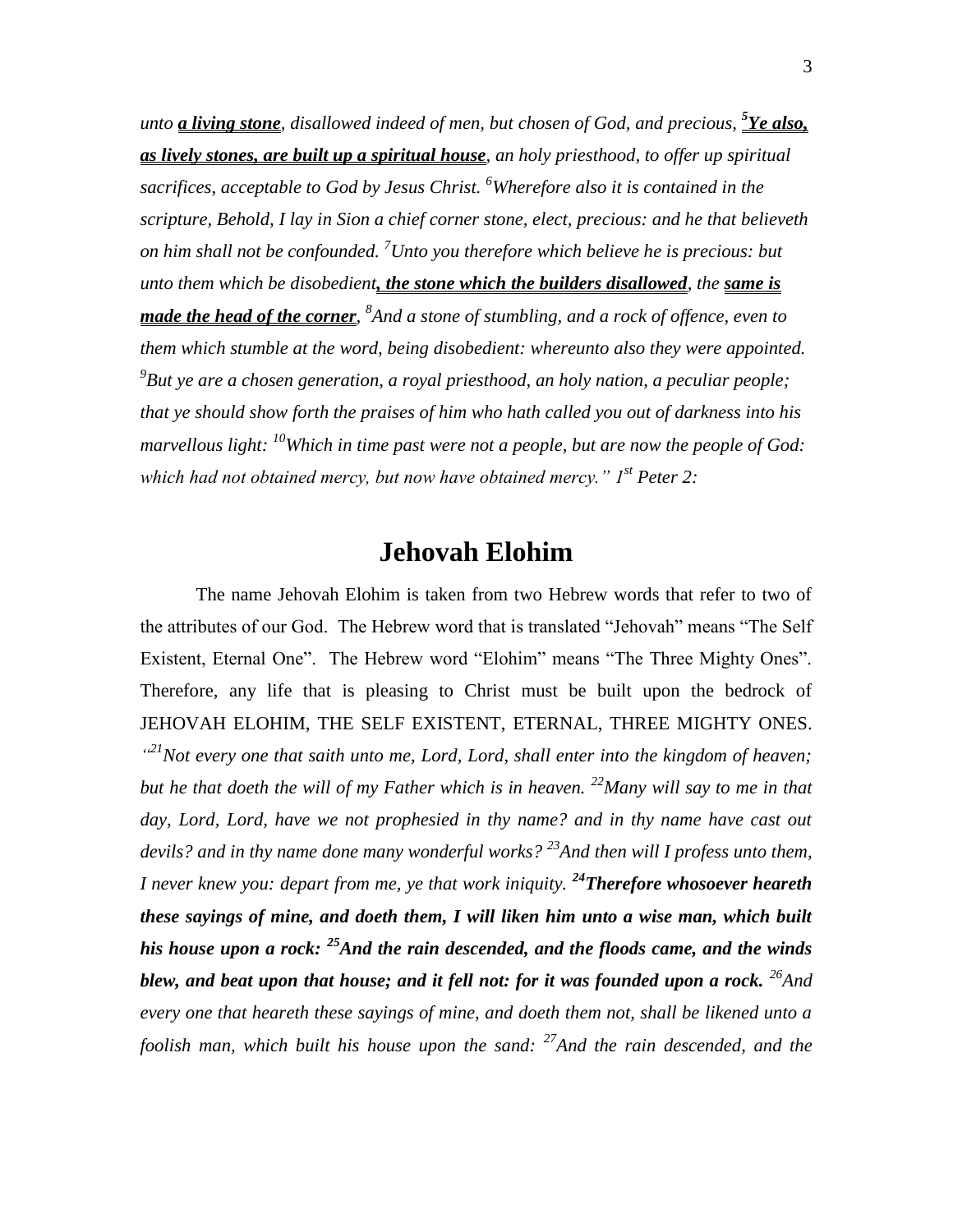*floods came, and the winds blew, and beat upon that house; and it fell: and great was the fall of it." Matthew 7:21*

### **Jesus Christ**

Jesus Christ has to be the foundation of any life that is build for God. *" <sup>10</sup>According to the grace of God which is given unto me, as a wise masterbuilder, I have laid the foundation, and another buildeth thereon. But let every man take heed how he buildeth thereupon. <sup>11</sup>For other foundation can no man lay than that is laid, which is Jesus Christ. <sup>12</sup>Now if any man build upon this foundation gold, silver, precious stones, wood, hay, stubble; <sup>13</sup>Every man's work shall be made manifest: for the day shall declare it, because it shall be revealed by fire; and the fire shall try every man's work of what sort it is. <sup>14</sup>If any man's work abide which he hath built thereupon, he shall receive a reward. <sup>15</sup>If any man's work shall be burned, he shall suffer loss: but he himself shall be saved; yet so as by fire." 1st Corinthians 3:10-15*

### **Salvation**

There must be a time in our life when we go to God in prayer, repent of our sins and ask that the sacrifice Jesus Christ offered on the cross pay the sin debt that we owe. (Romans 3:23;Romans 6:23)

Good works will not pay that sin debt since all our good works, in God's eyes, look like filthy rags. *" 6 But we are all as an unclean thing, and all our righteousnesses are as filthy rags; and we all do fade as a leaf; and our iniquities, like the wind, have taken us away." Isaiah 64:*6

Wal-Mart will not take a box of dirty rags in payment of a debt nor will God take a life that looks like dirty rags as a payment for our sin debt.

Being religious will not pay that sin debt since being religious is all on the outside and nothing has been changed on the inside. *" 8 This people draweth nigh unto me with their mouth, and honoureth me with their lips; but their heart is far from me. <sup>9</sup> But in vain they do worship me, teaching for doctrines the commandments of men." Matthew 15:8*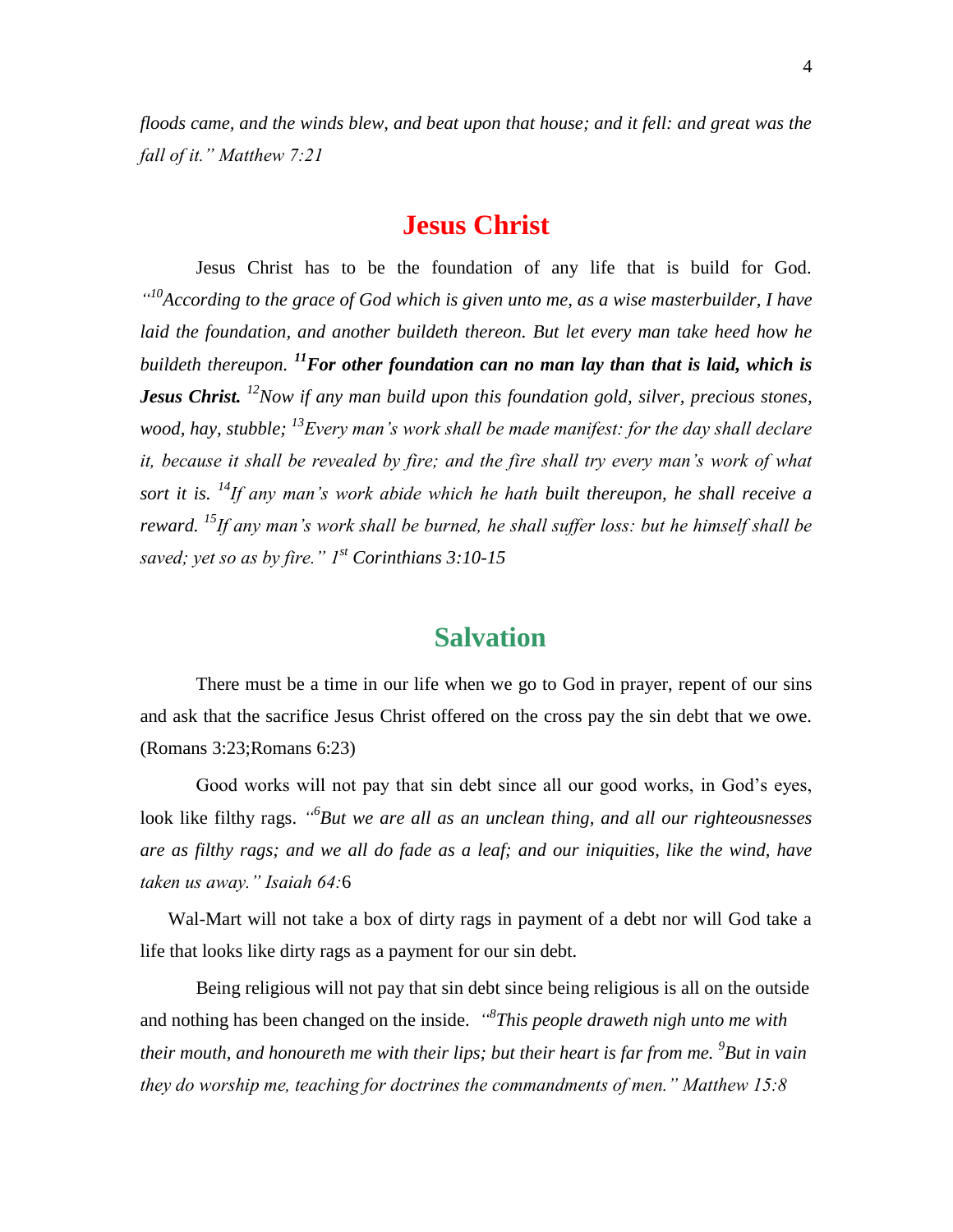If we are to be saved from having to pay for our sin debt through eternity in Gehenna (the Lake of Fire), it can only be through the sacrifice of Jesus Christ*. " <sup>12</sup>Neither is there salvation in any other: for there is none other name under heaven* 

*given among men, whereby we must be saved. Acts 4:12*

*"27My sheep hear my voice, and I know them, and they follow me: <sup>28</sup>And I give unto them eternal life; and they shall never perish, neither shall any man pluck them out of my hand. <sup>29</sup>My Father, which gave them me, is greater than all; and no man is able to pluck them out of my Father's hand." John 10:27-29*

Please note the drawing on the last page. Every person who has made it to this level is now a member of the Family of God. At the moment of their salvation, God adopted them into His family. They are one of His children and He is their Heavenly Father. They will spend eternity with God on the New Earth that He is going to create.

<sup>1</sup> And I saw a new heaven and **<u>a new earth</u>**: for the first heaven and the first *earth were passed away; and there was no more sea." Revelation 21:1*

*" 3 And I heard a great voice out of heaven saying, Behold, the tabernacle of God is with men, and he will dwell with them, and they shall be his people, and God himself shall be with them, and be their God. <sup>4</sup> And God shall wipe away all tears from their eyes; and there shall be no more death, neither sorrow, nor crying, neither shall there be any more pain: for the former things are passed away.* <sup>5</sup>And he that sat upon the throne said, *Behold, I make all things new. And he said unto me, Write: for these words are true and faithful. <sup>6</sup> And he said unto me, It is done. I am Alpha and Omega, the beginning and the end. I will give unto him that is athirst of the fountain of the water of life freely. <sup>7</sup>He that overcometh shall inherit all things; and I will be his God, and he shall be my son." Revelation 21:3-7* **We can overcome, of course, through the blood of the Lamb.**

<sup>424</sup> And the nations of them which are saved shall walk in the light of it: and the *kings of the earth do bring their glory and honour into it. <sup>25</sup>And the gates of it shall not be shut at all by day: for there shall be no night there. <sup>26</sup>And they shall bring the glory and honour of the nations into it". Revelation 21:24-25*

**It is an unfortunate thing that most saved people in the world today do not progress to the next level.** They finish their life on this earth without ever following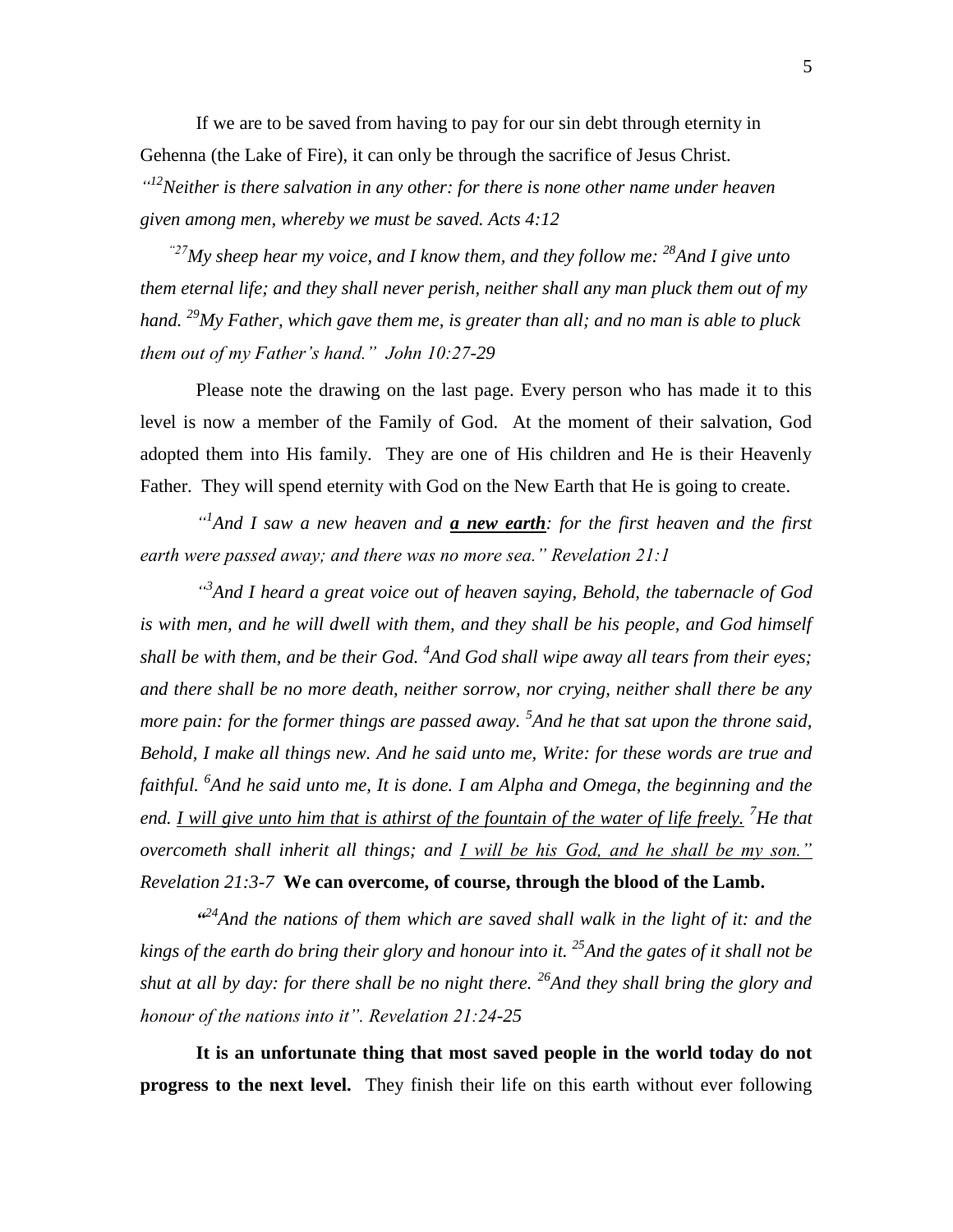Christ's example in seeking scriptural baptism. Are they saved? **YES!** Are they a member of the Family of God? **YES!** Are they Christ - like, that is, have they emulated the things that Jesus Christ did while He was on this earth? **NO!** Therefore, are they a Christian? **NO!**

Are you a Christian or are you just a member of the Family of God? If you want to follow the example of Christ, you must have scriptural baptism.

*<sup>13</sup>Then cometh Jesus from Galilee to Jordan unto John, to be baptized of him. <sup>14</sup>But John forbad him, saying, I have need to be baptized of thee, and comest thou to me? <sup>15</sup>And Jesus answering said unto him, Suffer it to be so now: for thus it becometh us to fulfil all righteousness. Matthew 3:13-15*

In the early days of God's Churches the disciples of Christ taught that if you wanted to serve Christ after salvation, you served Him through His authorized agency, His local New Testament Churches.

<sup>441</sup>Then they that gladly received his word were **baptized**: and the same day there *were added unto them about three thousand souls. <sup>42</sup>And they continued stedfastly in the apostles' doctrine and fellowship, and in breaking of bread, and in prayers. <sup>43</sup>And fear came upon every soul: and many wonders and signs were done by the apostles. <sup>44</sup>And all that believed were together, and had all things common; <sup>45</sup>And sold their possessions and goods, and parted them to all men, as every man had need. <sup>46</sup>And they, continuing daily with one accord in the temple, and breaking bread from house to house, did eat their meat with gladness and singleness of heart, <sup>47</sup>Praising God, and having favour with all the people. And the Lord added to the church daily such as should be saved." Acts 2:41- 47*

<sup>44</sup>Therefore we are buried with him by **baptism** into death: that like as Christ was *raised up from the dead by the glory of the Father, even so we also should walk in newness of life. <sup>5</sup> For if we have been planted together in the likeness of his death, we shall be also in the likeness of his resurrection: <sup>6</sup>Knowing this, that our old man is crucified with him, that the body of sin might be destroyed, that henceforth we should not serve sin. Romans 6:4-6*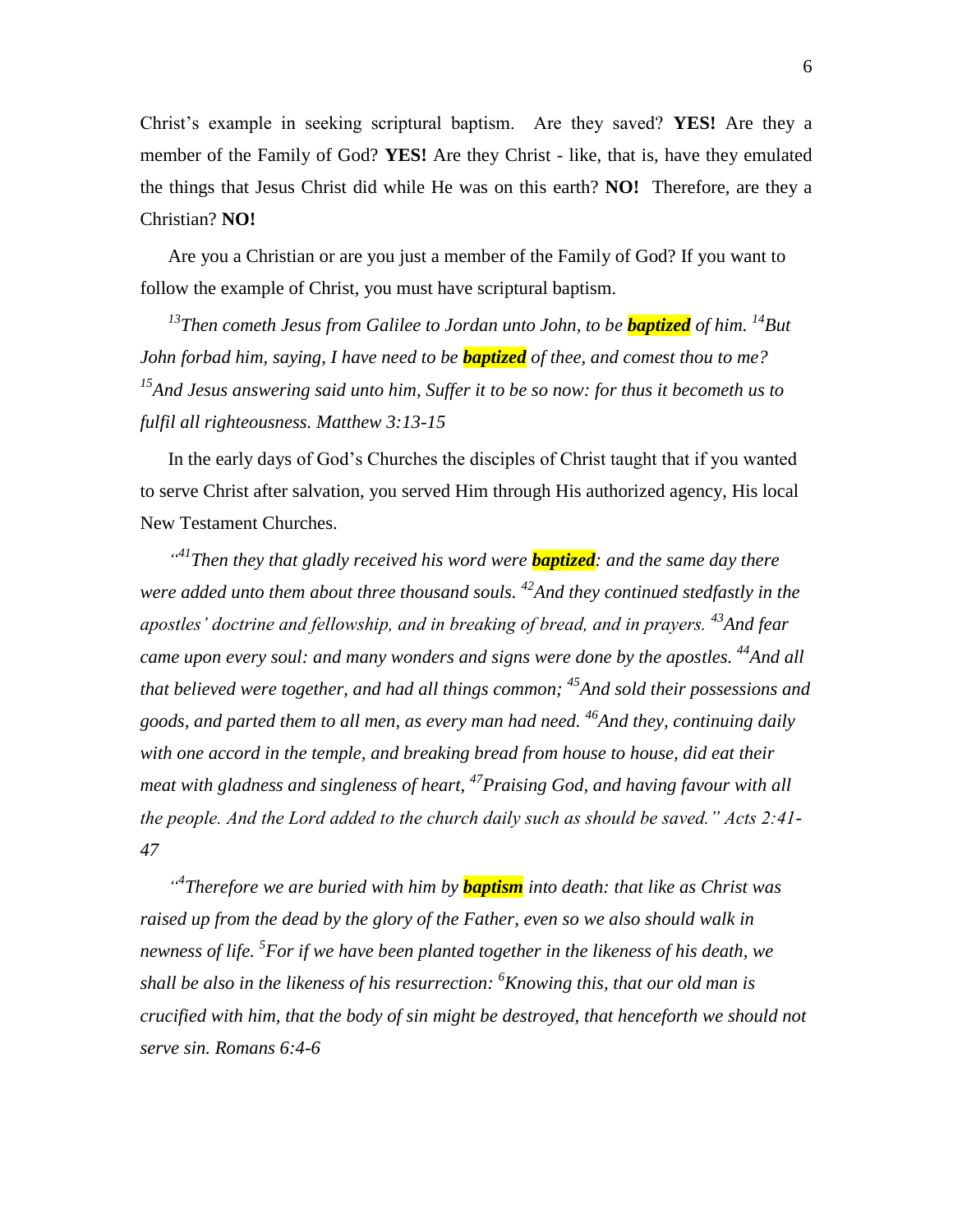In order for baptism to be scriptural, you must have three things. If any of the three are missing, the baptism is not scriptural.

Once a person has scriptural baptism, they become a member of the Church that baptized them. Now they are ready to move up to the next level in their service to Christ. God expects them to be regular in their attendance of worship services as well as the Bible study that is conducted by their Church. God's method of providing for the financial support of His Churches is very simple. God blesses the individual members and He expects them to contribute one tenth of their income for the support of their Church. Once a person begins the faithful practice of these three things, they had better get ready for the battle. Satan and the evil ones are going to try to discourage them. They will try to attract them so they will become more involved in the world. The more they are involved in the world, the less involvement they will have in helping their Church fulfill the three point commission Christ gave His local Churchs in Mathew 28:18-20.

As they move up to the next level, they should incorporate daily personal devotionals. These should include home Bible study, meditation and prayer.

#### **THERE IS NO SUBSTITUTE FOR DAILY DEVOTIONALS!!!**

God calls us to be separate from the world and from false faiths that teach contrary plans of salvation. We are to be good separators, not good mixers. Being active in one of God's Churches and learning the word of God at our Church as well as at home helps us move up to the next level of separation.

By this time, we are gaining the spiritual strength to be committed and to be dedicated to the service of God through one of His Churches. We will find that we are achieving unusual success in witnessing for Christ. A person at this level should be leading at least nine out of every ten lost people to a saving knowledge of Christ when they witness to them.

The crowning point on any life that is pleasing to God is Jesus Christ. We should pattern our life after His life, we should seek to be like Him and we should dedicate our bodies for the honor and glory of God.

*" 1 I beseech you therefore, brethren, by the mercies of God, that ye present your bodies a living sacrifice, holy, acceptable unto God, which is your reasonable service.*